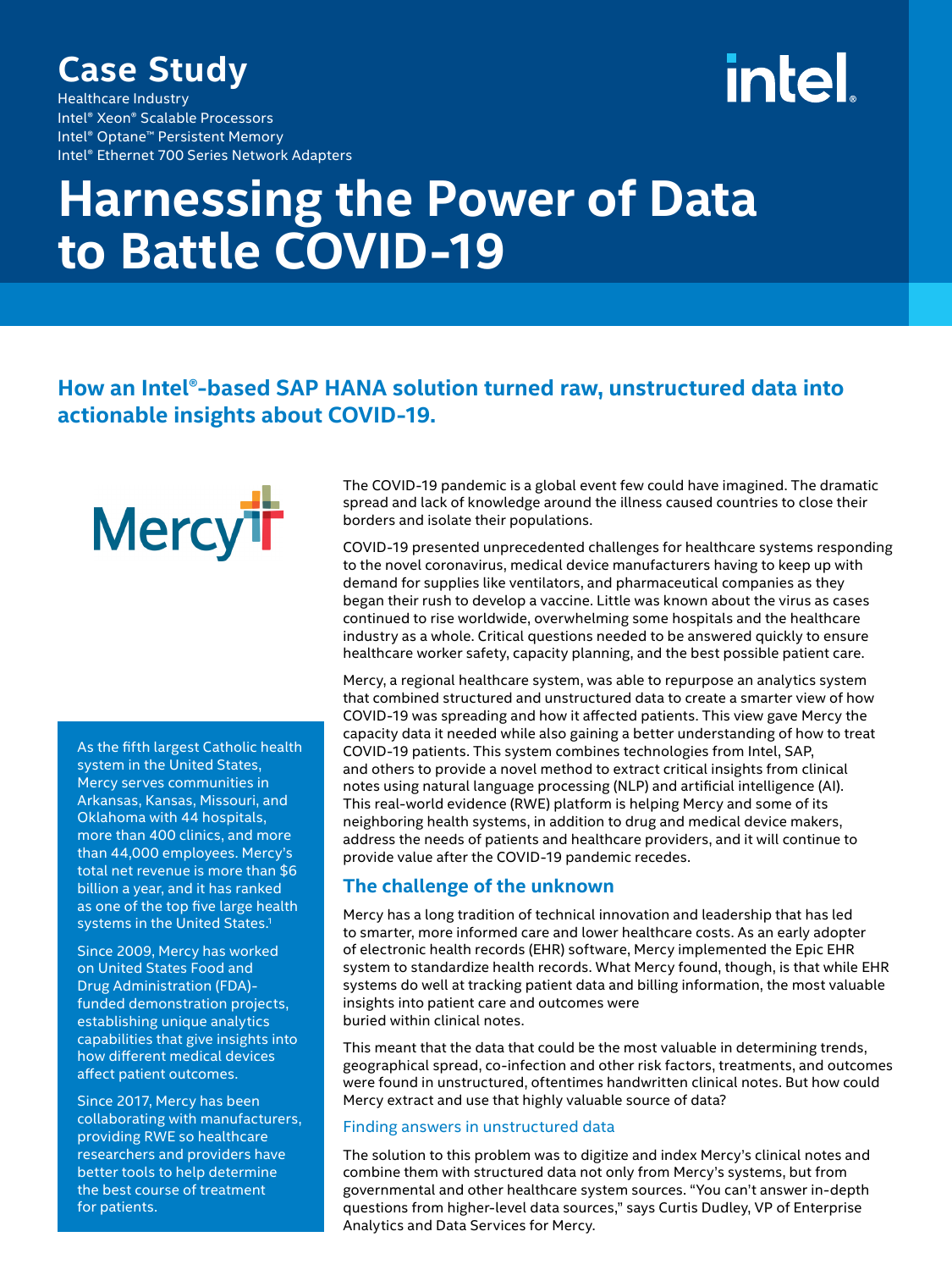#### **"The key to creating better datasets that lead to insight is to dig deeper into the unstructured data."**

— Curtis Dudley, VP of Enterprise Analytics and Data Services, Mercy

To create a better patient dataset, the following steps were taken so Mercy would have actionable results from raw data:

- Mercy's teams combined structured data from its EHR and other data sources with unstructured data from clinical notes.
- The researchers used NLP and AI to transform the unstructured clinical notes into structured, indexed data that the analytics software can use. The data was also anonymized such that patient information could not be matched to a specific patient.
- The resulting data was loaded into an SAP HANA database running on servers equipped with Intel Xeon Scalable processors, Intel Optane persistent memory (PMem)[,](http://www.intel.com/ethernet) [Intel® Ethernet 700 Series](http://www.intel.com/ethernet) [Network Adapters](http://www.intel.com/ethernet).
- Finally, the researchers created analytics models and fed the results into custom dashboards and reports. In building the analytics system, Mercy digitized, curated, and enriched more than 700 million clinical notes. These notes gave researchers a much deeper view of how medications, medical devices, and treatments affected patient outcomes.

This analytics system was originally used to answer questions about how well cardiology patients responded to certain treatments and medical devices. But as COVID-19 began to spread, Mercy knew it had a ready-made system that could help in the fight against this new, rapidly spreading disease.

#### **Putting COVID-19 under the analytics microscope**

Kerry Bommarito, Director of Data Science at Mercy, leads a team of data scientists who built the models and datasets using Mercy's analytics system that is based on Intel and SAP solutions. As it became clear that COVID-19 was a threat to the health of millions, Bommarito's team shifted its focus from cardiology and began working on new models that could answer increasingly important questions in the fight against COVID-19. "We had already built a system that used NLP to extract data from clinical notes," Bommarito says. "This initially helped us evaluate cardiology treatments and other RWEs by analyzing data that wasn't in discrete fields. But by having the ability to automatically extract data from the clinical notes, we were able to flip quickly to analyzing data on our COVID-19 patients."

The following are some of the questions that Mercy, its neighboring health systems, and its collaborating manufacturers had that the new models being developed by Bommarito's team needed to address.

**"By having the ability to automatically extract data from the clinical notes, we were able to flip quickly to analyzing data on our COVID-19 patients."** 

— Kerry Bommarito, Director of Data Science, Mercy

#### **Questions for healthcare providers:**

#### • **How fast was the virus spreading?**

 Mercy's team needed to determine how fast the SARS-CoV-2 virus was spreading. This information would help them understand how COVID-19 would impact their facilities—especially their intensive care units (ICUs) and emergency rooms (ERs)—and help predict where resources would be needed the most. Mercy coordinated data gathering and integration with other regional healthcare systems to expand the dataset.

• **How quickly would the virus peak, and what effect would peaks and surges have on Mercy's resources?**

 Using the combined data from Mercy and its neighboring health systems, Bommarito and her team were able to accurately predict how quickly the virus was spreading and when it would peak. The data also helped predict surges and where those surges would occur. These predictions helped determine whether existing facilities would be able to handle the surges, or whether additional temporary facilities would need to be deployed, helping prevent unnecessary strains on Mercy's resources.

 Having the right inventory on hand at the right locations would be key to saving lives. The analytics system also helped predict what inventory levels of critical equipment—such as ventilators for patients and personal protective equipment (PPE) for healthcare providers—would be required, and within what time frame. Mercy is now using these predictive models to determine how many resources are needed, and where those resources are needed the most.

#### **Additional questions that pertain to healthcare providers, drug and device manufacturers, and regulatory agencies:**

• **Which populations were most at risk?**

 During the early spread of COVID-19, healthcare systems had to make educated guesses as to which populations were affected the most. As more data became available, Mercy was able to focus in on which populations were being hit the hardest. For example, data often doesn't pinpoint where patients are coming from. Mercy was able to make use of the clinical-notes data to determine that a large number of patients were coming from nursing homes, and that these patients were often sicker than patients from younger age groups.

#### • **Which symptoms were most aligned with COVID-19?**

 Mercy's team was able to quickly build models that compared the Centers for Disease Control and Prevention's (CDC's) list of symptoms against symptoms they were seeing in Mercy's facilities. "We started with the CDC's